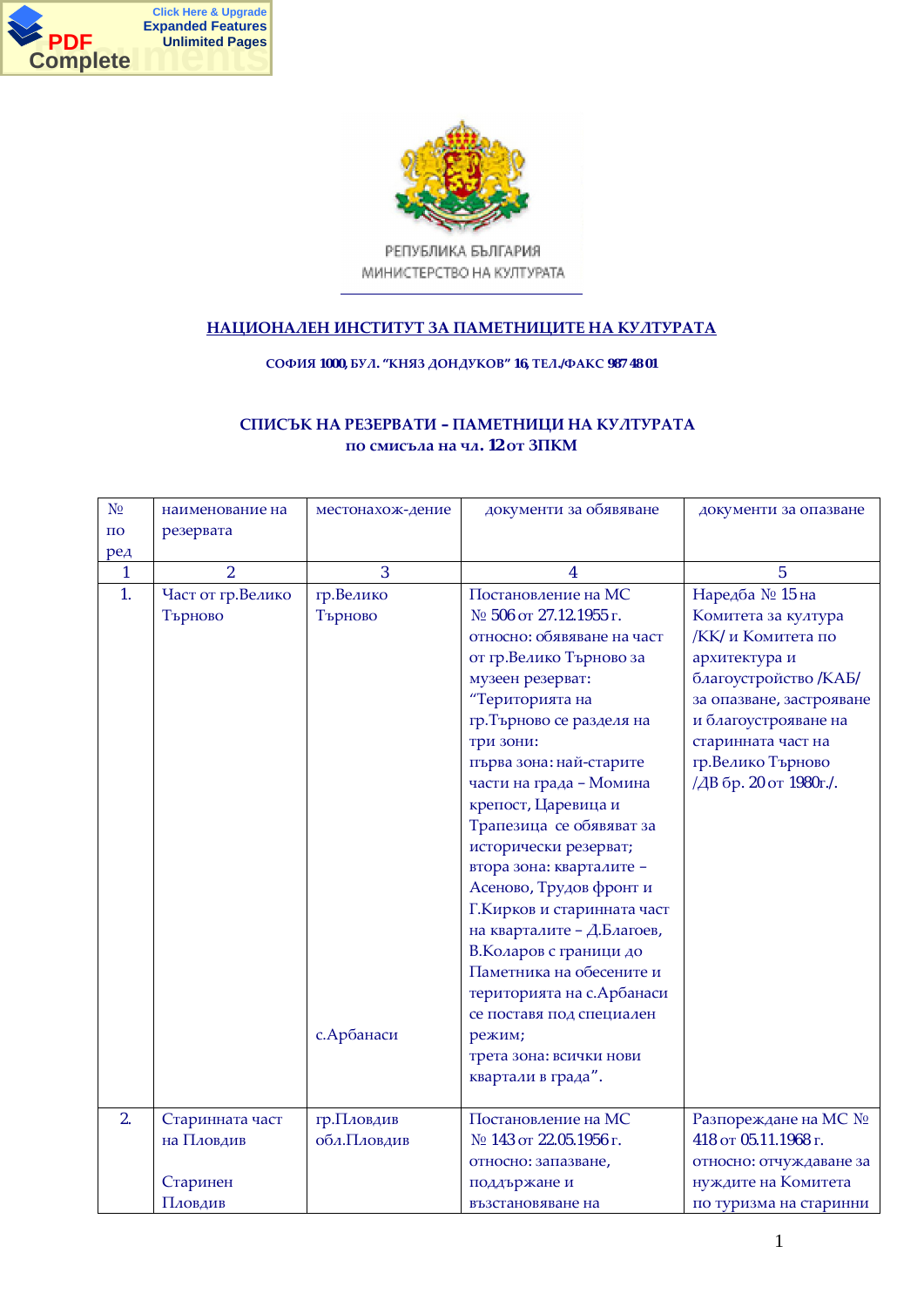

|    |                                                                                              |                          | архитектурните паметници<br>и благоустрояване на<br>старинната част на<br>Пловдив:<br>"Обявява старинната част<br>на Пловдив за архитектурен<br>музеен квартал".                                                                                                                                                                                                                                                                                                                                                                                                                          | сгради в Несебър,<br>Созопол, Пловдив,<br>Жеравна, Котел и<br>Копривщица:<br>"резрвати на<br>българската<br>архитектура и култура".<br>Наредба № 20<br>КК и КАБ<br>на<br>3a<br>архитектурно-<br>исторически резерват<br>"Старинен<br>Пловдив"<br>/ДВ бр. 10 от 1981 г./.<br>Действащ<br>Застроително-<br>регулационен план и<br>Специфичните правила<br>и нормативи към него<br>/ДВ бр.11/2001 г./. |
|----|----------------------------------------------------------------------------------------------|--------------------------|-------------------------------------------------------------------------------------------------------------------------------------------------------------------------------------------------------------------------------------------------------------------------------------------------------------------------------------------------------------------------------------------------------------------------------------------------------------------------------------------------------------------------------------------------------------------------------------------|-----------------------------------------------------------------------------------------------------------------------------------------------------------------------------------------------------------------------------------------------------------------------------------------------------------------------------------------------------------------------------------------------------|
| 3. | Град Несебър                                                                                 | гр.Несебър<br>обл.Бургас | Постановление на МС<br>№ 243 от 18.07.1956 г.<br>относно: обявяване на гр.<br>Несебър за музеен,<br>туристически и курортен<br>комплекс от национално и<br>международно значение:<br>"Обявява град Несебър и<br>крайбрежието му за музеен,<br>туристически и курортен<br>комплекс<br>Територията на старинния<br>град се обявява за<br>архитектурно-<br>градоустройствен и<br>археологически резерват".<br>Старият град Несебър е<br>включен в Листата на<br>световното наследство на<br>VII редовна сесия на<br>Комитета за световно<br>наследство - Флоренция, 5-<br>6. ХІІ. 1983 г. /. | Наредба № 8 на КК и<br>КАБ за архитектурно-<br>исторически резервати<br>и туристически обекти<br>Созопол и Несебър<br>/ДВ бр.9 от 1981 г./.<br>Постановление на МС<br>№ 174 за определяне<br>граници на резервата<br>"Старинен Несебър" -<br>световна културна<br>ценност /ДВ бр.75 от<br>91r.                                                                                                      |
| 4. | Територията на<br>Вътрешния град<br>на Плиска,<br>включена в<br>каменната<br>крепостна стена | гр.Плиска<br>обл.Шумен   | Постановление на МС<br>№ 161 от 05.08.1958 г. за<br>обявяване на старините<br>край Плиска, Мадара и<br>Преслав за резервати<br>/"Известия" бр.70 от 1958                                                                                                                                                                                                                                                                                                                                                                                                                                  | Наредба № 22 на КК и<br>КАБ за опазване на<br>историко-<br>археологически<br>резервати "Плиска",<br>"Преслав" и "Мадара"                                                                                                                                                                                                                                                                            |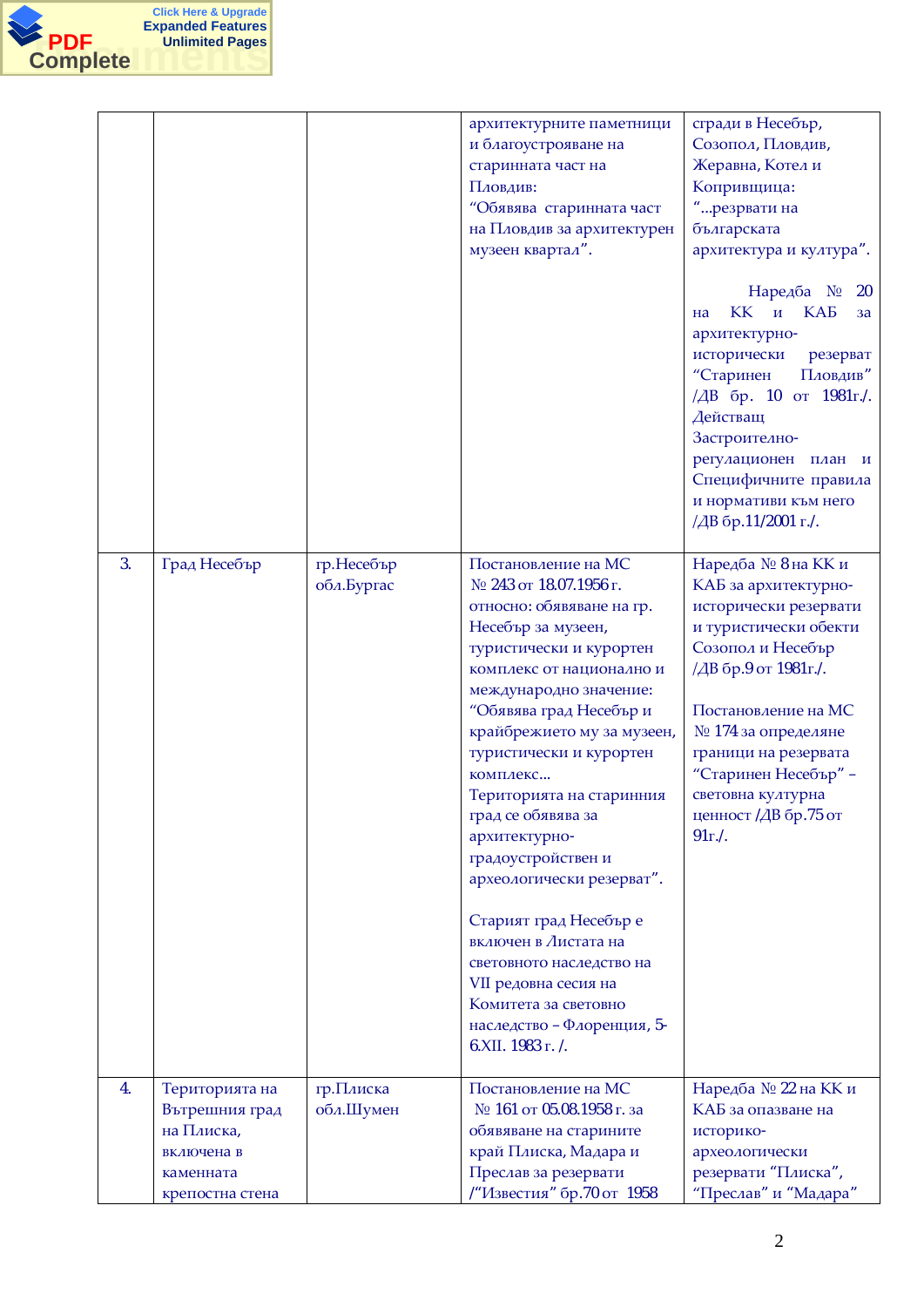

|                |                                                                                                                                                      |                         | $r$ ./:<br>"Територията на<br>Вътрешния град на Плиска,<br>включена в каменната<br>крепостна стена се обявява<br>за историко-<br>археологически резерват".                                                                                                                                                                                                                                                                                                                                                                                        | /ДВ бр.14 от 1981г./.                                                                                                                               |
|----------------|------------------------------------------------------------------------------------------------------------------------------------------------------|-------------------------|---------------------------------------------------------------------------------------------------------------------------------------------------------------------------------------------------------------------------------------------------------------------------------------------------------------------------------------------------------------------------------------------------------------------------------------------------------------------------------------------------------------------------------------------------|-----------------------------------------------------------------------------------------------------------------------------------------------------|
| 5.             | Територията на<br>стария град<br>Преслав<br>/Вътрешния и<br>Външния град/,<br>включена в<br>границите на<br>външната<br>крепостна стена              | гр.Преслав<br>обл.Шумен | Постановление на МС<br>№ 161 от 05.08.1958 г. за<br>обявяване на старините<br>край Плиска, Мадара и<br>Преслав за резервати<br>/"Известия" бр.70 от 1958<br>$r$ ./:<br>"Територията на стария<br>град Преслав / Вътрешния и<br>Външния град/, включена в<br>границите на външната<br>крепостна стена се обявява<br>за историко-<br>археологически резерват".                                                                                                                                                                                      | Наредба № 22 на КК и<br>КАБ за опазване на<br>историко-<br>археологически<br>резервати "Плиска",<br>"Преслав" и "Мадара"<br>/ДВ бр.14 от 1981г./.   |
| 6 <sub>1</sub> | Районът, източно<br>от с. Мадара<br>между селото,<br>лозята и шосето<br>към парка, новото<br>гробище, както и<br>територията на<br>парка под скалите | с. Мадара<br>обл.Шумен  | Постановление на МС<br>№ 161 от 05.08.1958 г. . за<br>обявяване на старините<br>край Плиска, Мадара и<br>Преслав за резервати<br>/"Известия" бр.70 от 1958<br>$r$ ./:<br>"Районът, източно от<br>с. Мадара между селото,<br>лозята и шосето към парка,<br>новото гробище, както и<br>територията на парка под<br>скалите се обявява за<br>историко-археологически<br>резерват".<br>Мадарският конник е<br>включен в Листата на<br>световното насведство на III<br>сесия на Комитета за<br>световно наследство -<br>Луксор, Кайро, Х.<br>1979 г./. | Наредба № 22 на КК и<br>КАБ за опазване на<br>историко-<br>археологически<br>резервати "Плиска",<br>"Преслав" и "Мадара" /<br>ДВ бр.14 от 1981 г./. |
| 7.             | Старинната част<br>от гр. Котел                                                                                                                      | гр. Котел<br>обл.Сливен | Решение на КАБ от<br>28.05.1960 г.за обявяване на<br>старинната част на гр. Котел<br>за бранище /резерват/ с<br>архитектурно-музейно<br>значение /квартали № №                                                                                                                                                                                                                                                                                                                                                                                    | Наредба № 12 на КК и<br>МСА за опазване на<br>възрожденската<br>архитектура в<br>Котленската селищна<br>система / ДВ бр.101 от                      |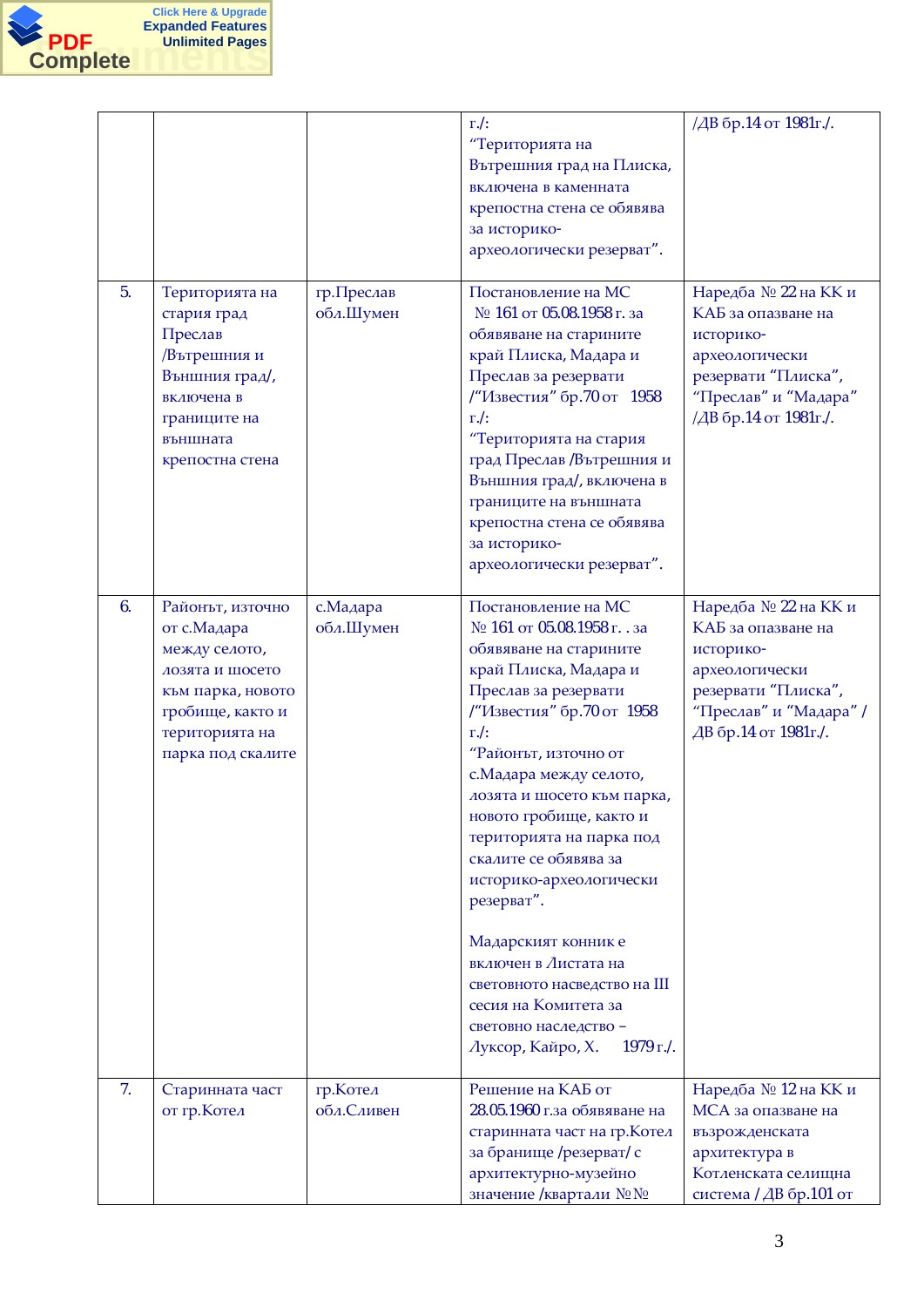

|     |                                                                                   |                               | 6,7,9,10,13 и 45 от плана на<br>град Котел /<br>/"Известия" бр.52 от 1960 г./                                                                                                                                                                                                                                                      | 1982 г./.                                                                                                                                                         |
|-----|-----------------------------------------------------------------------------------|-------------------------------|------------------------------------------------------------------------------------------------------------------------------------------------------------------------------------------------------------------------------------------------------------------------------------------------------------------------------------|-------------------------------------------------------------------------------------------------------------------------------------------------------------------|
| 8.  | Село Боженци                                                                      | с.Боженци,<br>обл.Габрово     | Решение на Държавния<br>комитет по строителство и<br>архитектура № 115 от 1964<br>г. за обявяване на<br>с. Боженци, Габровски окръг<br>за исторически и<br>архитектурен резерват /ДВ<br>бр.8 от 1964 г./.                                                                                                                          | Наредба № 9 на КК и<br>КАБ за опазването,<br>застрояването и<br>благострояването на<br>историко-<br>архитектурния резерват<br>"Боженци" /ДВ бр.26<br>от 1978 г./. |
| 9.  | Село Жеравна                                                                      | с. Жеравна,<br>обл.Сливен     | Решение на Държавния<br>комитет по строителство и<br>архитектура<br>№ 151 от 07.07.1964г. за<br>обявяване на с. Жеравна,<br>Сливенски окръг за<br>архитектурен резерват<br>/ДВ бр. 65 от 1964 г./.                                                                                                                                 | Наредба № 12 на КК и<br>МСА за запазване на<br>възрожденската<br>архитектура в<br>Котленската селищна<br>система<br>/ДВ бр. 101 от<br>1982<br>$\Gamma$ ./.        |
| 10. | Град Мелник                                                                       | гр.Мелник,<br>обл.Благоевград | Решение на Държавния<br>комитет по строителство и<br>архитектура № 152 от<br>07.07.1964 г. за обявяване на<br>гр. Мелник за архитектурен<br>резерват<br>/ДВ бр. 65 от 1964 г./.                                                                                                                                                    | Протокол на<br>Националния съвет за<br>опазване на<br>паметниците на<br>културата /НСОПК/<br>при МК от 29.06. 1998 г.                                             |
| 11. | Теренът на<br>античния град в<br>курорта Хисар,<br>ограден с<br>крепостната стена | гр.Хисаря,<br>обл.Пловдив     | Решение на МС № 199 от<br>19.11.1976 г. за обявяване на<br>античния град в курорта<br>Хисар за археологически<br>резерват<br>/ДВ бр. 97 от 1976г./.                                                                                                                                                                                |                                                                                                                                                                   |
| 12. | Скалните църкви<br>при с.Иваново и<br>принадлежащият<br>им терен                  | с.Иваново,<br>обл.Русе        | Решение на ККИ<br>от 30.03.1965 г. за обявяване<br>на скалните църкви при<br>с.Иваново и<br>принадлежащия им терен<br>за музеен резерват<br>/ДВ бр. 84 от 1965 г./.<br>Скалните църкви в с.<br>Иваново са включени в<br>Листата на световното<br>наследство на III сесия на<br>Комитета за световно<br>наследство - Луксор, Кайро, |                                                                                                                                                                   |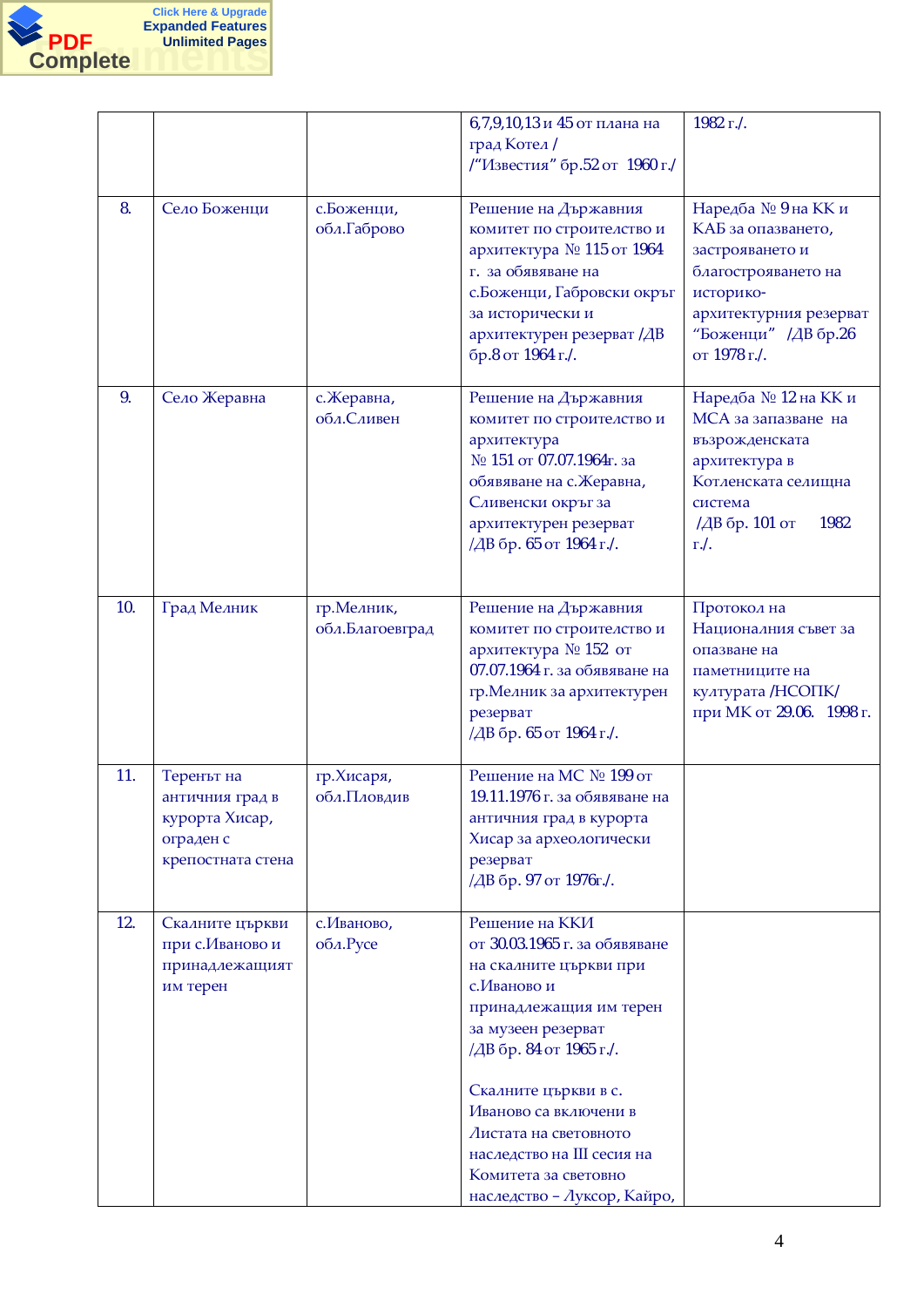

|     |                                                                               |                                    | 1979 г./.<br>$X_{\cdot}$                                                                                                                                                                                                                                                                                                            |                                                                                                                                                         |
|-----|-------------------------------------------------------------------------------|------------------------------------|-------------------------------------------------------------------------------------------------------------------------------------------------------------------------------------------------------------------------------------------------------------------------------------------------------------------------------------|---------------------------------------------------------------------------------------------------------------------------------------------------------|
|     |                                                                               |                                    | Решение на МС № 953 от<br>04.11.1997 г. за обявяване на<br>скаланите църкви край<br>с. Иваново, община<br>Иваново, и принадлежащия<br>им терен за археологически<br>резерват.                                                                                                                                                       |                                                                                                                                                         |
| 13. | Средновеков-ният<br>град Червен и<br>принадлежащият<br>му терен               | гр.Червен,<br>обл.Русе             | Решение на ККИ от<br>30.03.1965 г. за обявяване на<br>средновековния град<br>Червен и принадлежащият<br>му терен за музеен резерват<br>/ДВ бр. 84 от 1965г./.<br>Решение на МС № 953 от<br>04.11.1997 г. за обявяване на<br>средновековния град<br>Червен, община Иваново и<br>принадлежащия му терен<br>за археологически резерват |                                                                                                                                                         |
| 14. | Пещерата<br>"Орлова чука" и<br>принадлежащият<br>й терен                      | с. Пепелина,<br>обл.Русе           | Решение на ККИ от<br>30.03.1965 г. за обявяване на<br>пещерата "Орлова чука" и<br>принадлежащия й терен за<br>резерват.<br>/ДВ бр. 84 от 1965г./.                                                                                                                                                                                   |                                                                                                                                                         |
| 15. | Средновековна-та<br>крепост "Хисаря"<br>и част от квартал<br>"Вароша"         | гр. Ловеч<br>обл. Ловеч            | Разпореждане на МС<br>N <sub>0</sub><br>364 от 24.09.1968 г. за<br>обявяване на<br>средновековната крепост<br>"Хисаря" и част от квартал<br>"Вароша" за музеен и<br>туристически резерват.                                                                                                                                          | Наредба № 10 на КК и<br>КАБ за опазване и<br>застрояване на<br>архитектурно-<br>историческия резерват<br>"Вароша" - гр. Ловеч<br>/ДВ бр.73 от 1978 г./. |
| 16. | Останки на<br>античния град<br>Марцианополис<br>край село Река<br>Девня       | с. Река Девня,<br>обл.Варна        | Заповед № 2698 от<br>28.12.1968 г. на МАБ за<br>обявяване на останките на<br>античния град<br>Марцианополис край село<br>Река Девня за<br>археологически резерват.                                                                                                                                                                  | Наредба № 4 на КИК и<br>МСА за архитектурно-<br>археологическия<br>резерват /ДВ бр.48 от<br>$1977$ r./.                                                 |
| 17. | Територията на<br>античния град<br>Никополис ад<br>Иструм и<br>принадлежащият | с. Никюп,<br>обл.Велико<br>Търново | Решение на КИК за<br>обявяване на територията<br>на античния град<br>Никополис ад Иструм и<br>принадлежащия му терен                                                                                                                                                                                                                |                                                                                                                                                         |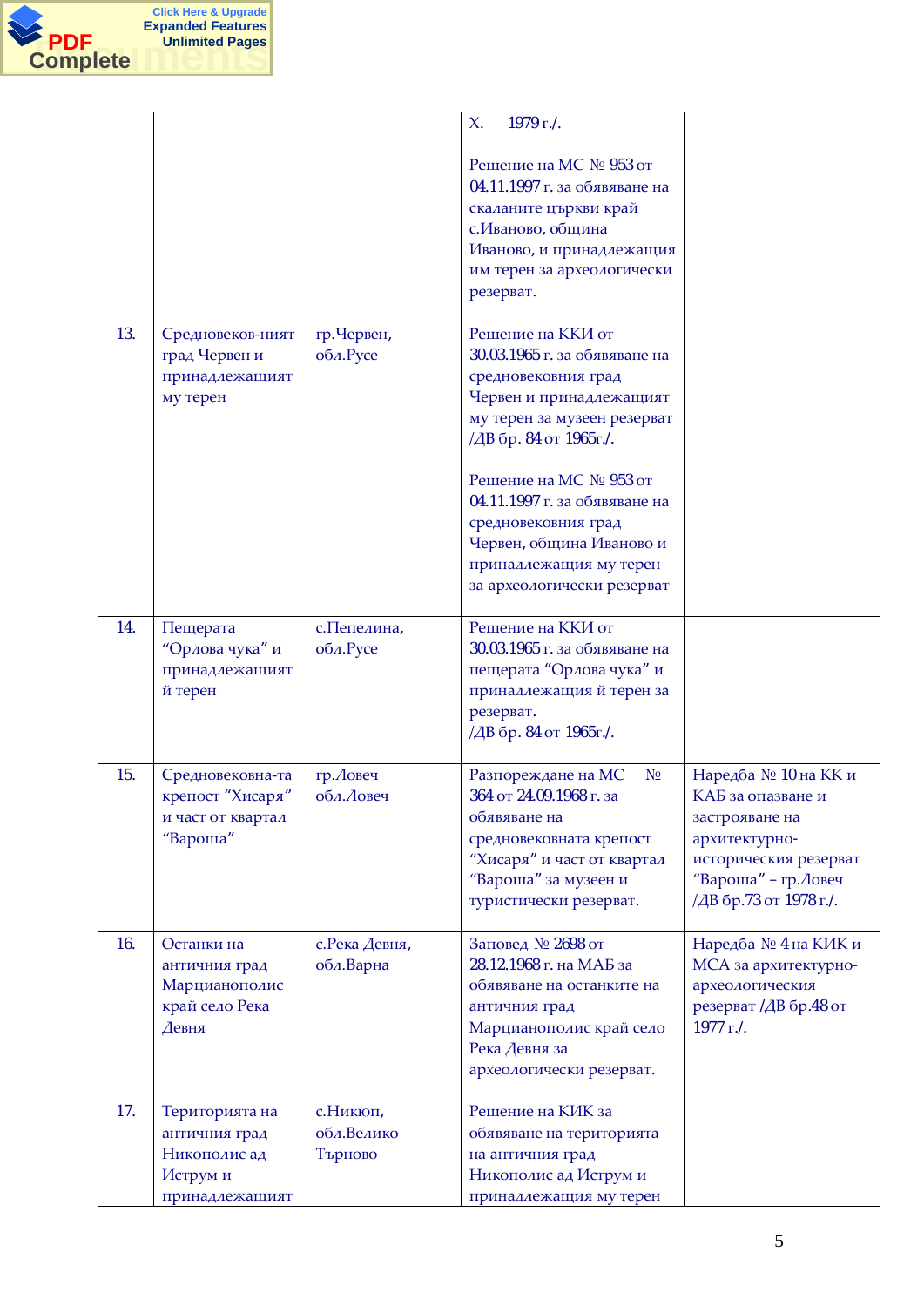

|     | му терен                                                  |                                                        | за археологически резерват<br>/ДВ бр.24 от 1969 г./.                                                                                                                                                                                                                      |                                                                                                                                                                                 |
|-----|-----------------------------------------------------------|--------------------------------------------------------|---------------------------------------------------------------------------------------------------------------------------------------------------------------------------------------------------------------------------------------------------------------------------|---------------------------------------------------------------------------------------------------------------------------------------------------------------------------------|
| 18. | Територията на<br>тракийския и<br>античния град<br>Кабиле | с. Кабиле,<br>обл.Ямбол                                | Решение на КИК за<br>обявяване на територията<br>на тракийския и античния<br>град Кабиле за<br>археологически резерват<br>/ДВ бр.24 от 1969 г./.                                                                                                                          | Наредба № 25 на КК и<br>КАБ за застрояване и<br>опазване на<br>археологическия и<br>архитектурния резерват<br>"Кабиле"<br>/ДВ бр.14 от 1981 г./.                                |
| 19. | Историческото<br>място в долината<br>на р.Текир дере      | 4 км източно от<br>гр. Свищов<br>обл.Велико<br>Търново | Решение на КИК за<br>обявяване на историческото<br>място в долината на<br>р. Текир дере за<br>исторически резерват<br>/ДВ бр.24 от 1969 г./.                                                                                                                              |                                                                                                                                                                                 |
| 20. | Древното селище<br>"Дуросторум-<br>Дръстър"               | гр.Силистра<br>обл.Силистра                            | Разпореждане на Бюрото на<br>МС № 627 от 28.12.1971 г. за<br>обявяване на част от<br>територията на<br>гр.Силистра за<br>археологически резерват:<br>"Обявява за археологически<br>резерват древното селище<br>"Дуросторум-Дръстър" на<br>територията на<br>гр.Силистра". | Наредба № 1 на КИК и<br><b>MCA</b> за архитектурния<br>и археологическия<br>резерват "Силистра"<br>/ДВ бр.44 от 1976 г./.                                                       |
| 21. | Град Копривщица                                           | гр. Копривщица<br>Софийска област                      | Постановление на МС<br>№ 28 от 29.06.1971 г. за по-<br>нататъшното развитие на<br>град Копривщица:<br>"Обявява град Копривщица<br>за архитектурно-<br>исторически резерват<br>/ДВ бр.58 от 1971 г./.                                                                      | Правилник на КИК и<br>МСА за застрояване,<br>благоустрояване и<br>опазване на<br>националния<br>архитектурно-<br>исторически резерват<br>"Копривщица"<br>/ДВ бр.22 от 1975 г./. |
| 22. | Територията на<br>античния град<br>Одесос-Варна           | гр.Варна<br>обл.Варна                                  | Разпореждане на Бюрото на<br>МС № 76 от 21.05.1974 г. за<br>обявяване на територията<br>на античния град Одесос-<br>Варна за археологически<br>резерват.                                                                                                                  | Инструкция № 1 на<br>КИК и МСА за опазване<br>на архитектурния и<br>археологическия<br>резерват "Одесос-<br>Варна" /ДВ бр. 83 от<br>1975 г./.                                   |
| 23. | Старата част на<br>град Созопол                           | гр. Созопол<br>обл.Бургас                              | Решение на Бюрото на МС<br>№ 320 от 07.09. 1974 г. за<br>обявяване старата част на<br>град Созопол за                                                                                                                                                                     | Наредба № 8 на КК и<br>КАБ за архитектурно-<br>исторически резервати<br>и туристически обекти                                                                                   |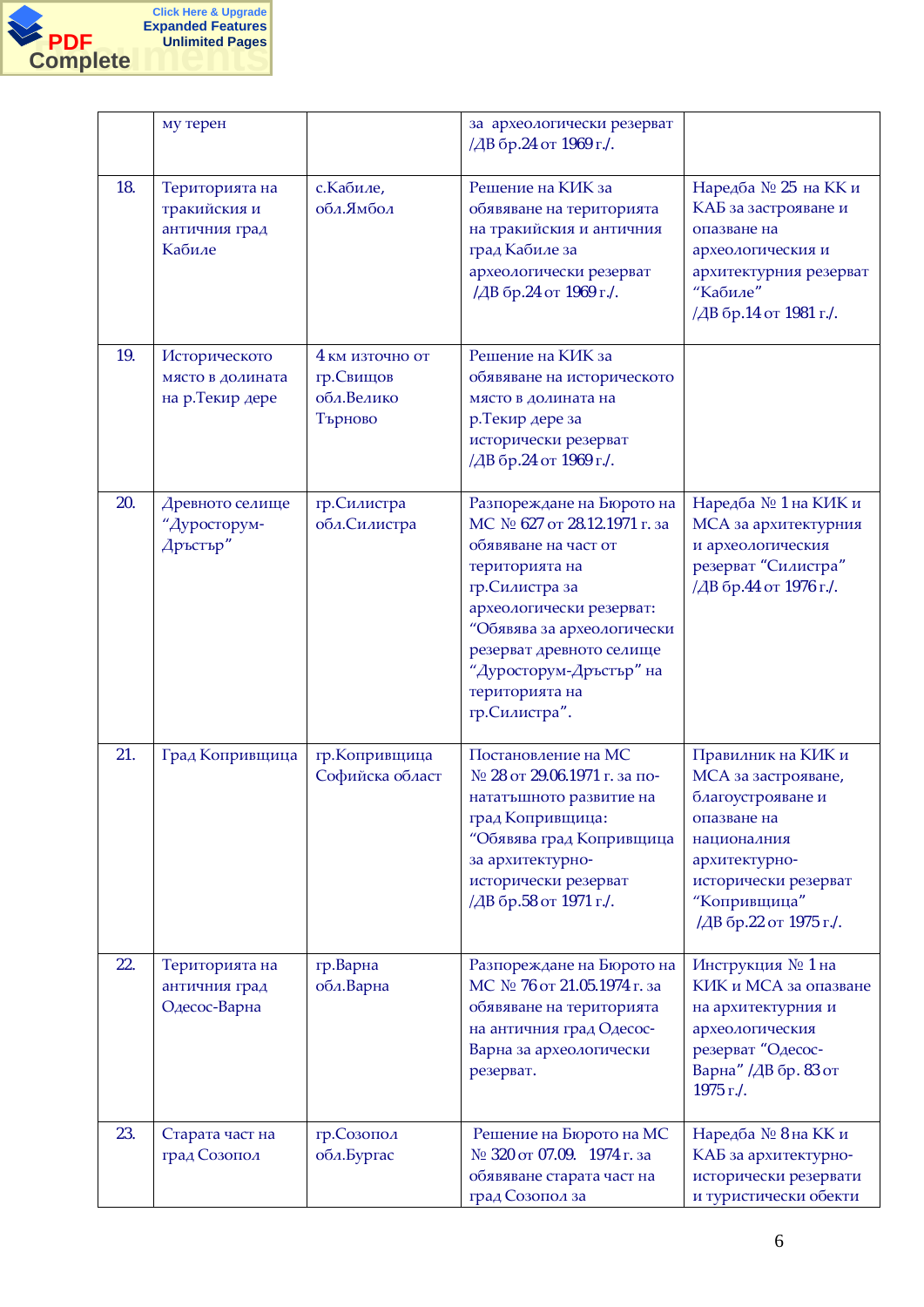

|     |                                                                                                                              |                                      | архитектурно-исторически<br>резерват и туристически<br>обект.                                                                                                                                                                                      | Созопол и Несебър<br>/ДВ бр.9 от 1981 г./.                                                                                                                                  |
|-----|------------------------------------------------------------------------------------------------------------------------------|--------------------------------------|----------------------------------------------------------------------------------------------------------------------------------------------------------------------------------------------------------------------------------------------------|-----------------------------------------------------------------------------------------------------------------------------------------------------------------------------|
| 24. | Централно<br>историческо ядро<br>на София, което<br>обхваща площите<br>на античната<br>Сердика и<br>средновековния<br>Средец | гр.София<br>обл.София-град           | Постановление на МС<br>N <sub>0</sub><br>36 от 01.06.1976 г. за<br>обявяване на площите на<br>античната Сердика и<br>средновековния Средец за<br>историко-археологически<br>резерват<br>/ДВ бр. 47 от 1976 г./.                                    | Наредба № 2 на КИК и<br>МСА за опазване<br>историко-<br>археологическия<br>резерват в центъра на<br>гр.София /ДВ бр. 11 от<br>1977 г., ДВ бр.85 от 1979<br>г. - изменения/. |
| 25. | Античният и<br>средновековният<br>град Пауталия-<br>Велбъжд в<br>центъра на град<br>Кюстендил                                | гр.Кюстендил<br>обл. Кюстендил       | Разпореждане на Бюрото на<br>МС № 16 от<br>21.02.1977 г. за обявяване на<br>античния и средновековния<br>град Пауталия-Велбъжд в<br>центъра на град Кюстендил<br>3a<br>архитектурен и<br>археологически резерват<br>/ДВ бр.18 от 1977 г./.         | Наредба № 7 на КИК и<br>КАБ за застрояване и<br>опазване на<br>архитектурния и<br>археологическия<br>резерват "Пауталия -<br>Велбъжд" /ДВ бр. 77 от<br>1977 г./.            |
| 26. | Село Ковачевица                                                                                                              | с. Ковачевица,<br>обл.Благоевград    | Разпореждане на МС<br>N <sub>0</sub><br>89 от 02.09.1977 г. за<br>обявяване на с. Ковачевица<br>и с.Долен за исторически и<br>архитектурени резервати<br>/ДВ бр. 73 от 1977 г./.                                                                   | Наредба № 18 на КК и<br>КАБ за архитектурно-<br>историческите<br>резервати<br>с. Ковачевица и с. Долен<br>/ДВ бр.85 от 1979 г./.                                            |
| 27. | Село Долен                                                                                                                   | с. Долен,<br>обл.Благоевград         | Разпореждане на МС<br>N <sub>0</sub><br>89 от 02.09.1977 г. за<br>обявяване на с. Ковачевица<br>и с.Долен за исторически и<br>архитектурени резервати<br>/ДВ бр. 73 от 1977 г./.                                                                   | Наредба №18 на КК и<br>КАБ за архитектурно-<br>историческите<br>резервати<br>с. Ковачевица и с.Долен<br>/ДВ бр.85 от 1979 г./.                                              |
| 28. | Територията на<br>античния и<br>средновековния<br>град "Августа<br>Траяна-Верея" в<br>центра на град<br>Стара Загора         | гр. Стара Загора<br>обл.Стара Загора | Разпореждане на Бюрото на<br>МС № 94 от 27.09.1977 г. за<br>обявяване на територията<br>на античния и<br>средновековния град<br>"Августа Траяна-Верея" в<br>центра на град Стара<br>Загора за<br>археологически резерват<br>/ДВ бр.82 от 1977 г./. | Наредба № 14 на КК и<br>КАБ за археологическия<br>резерват "Августа<br>Траяна - Верея - Стара<br>Загора"<br>/ДВ бр. 43 от 1978 г./.                                         |
| 29. | Национален парк-<br>музей "Шипка-                                                                                            | Шипка-Бузлуджа,<br>обл.Стара Загора  | Разпореждане на Бюрото на<br>МС № 71 от                                                                                                                                                                                                            |                                                                                                                                                                             |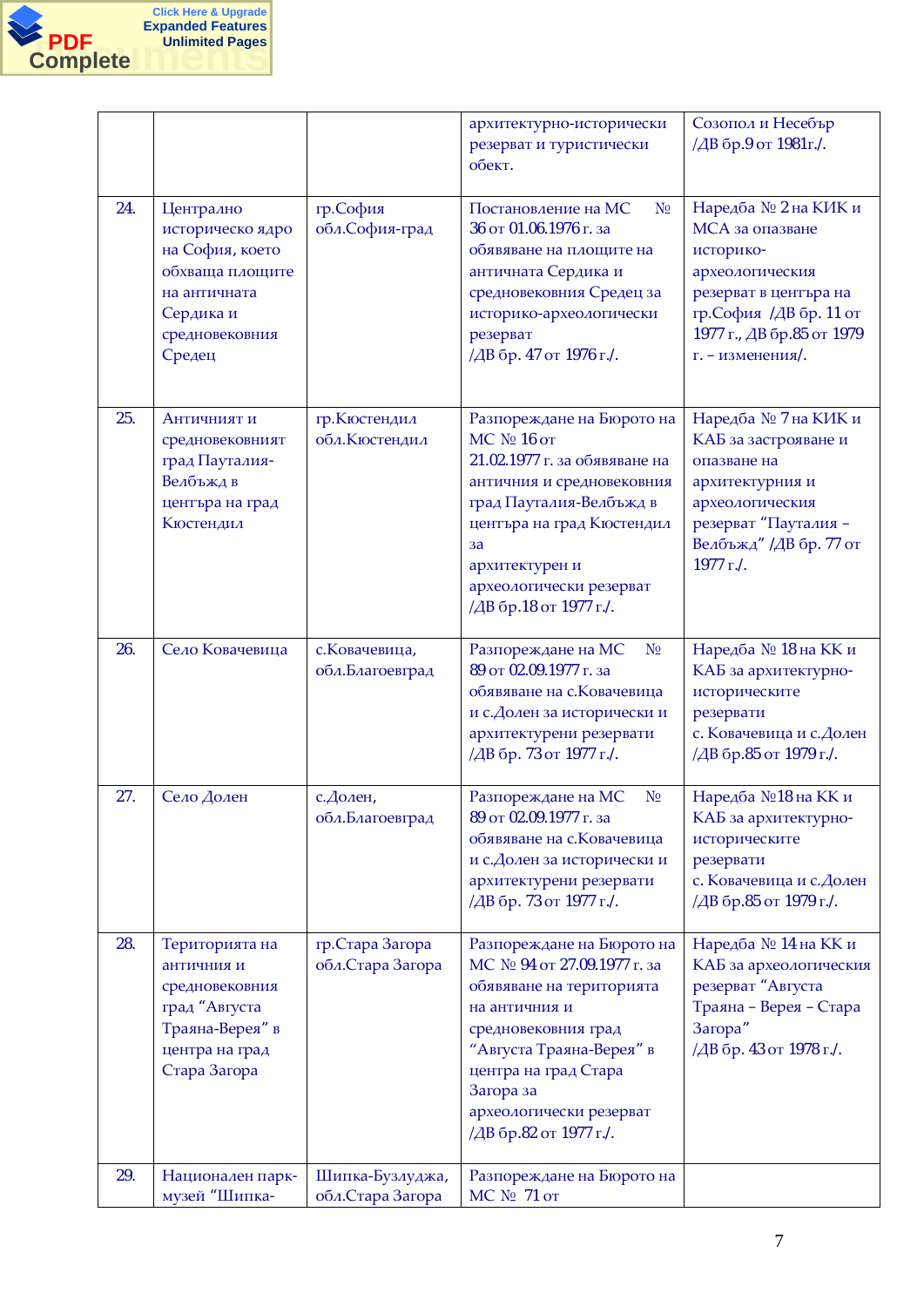

|     | Бузлуджа"                                                                           |                          | 17.11.1978 г. за обявяване на<br>Национален парк-музей<br>"Шипка-Бузлуджа" за<br>исторически и<br>архитектурен резерват<br>/ДВ бр. 97 от 1978г./.<br>Постановление № 20681 на<br>М-во на земеделието и<br>държавните имоти за<br>оставяне за народен парк<br>природно-историческите<br>места "Св. Никола" -<br>Шипченско и "Бузлуджа"<br>Крънско - Казанлъшко<br>/ДВ бр.235 от 1936 г./.<br>Разпореждане на МС от |                                                                                                                        |
|-----|-------------------------------------------------------------------------------------|--------------------------|-------------------------------------------------------------------------------------------------------------------------------------------------------------------------------------------------------------------------------------------------------------------------------------------------------------------------------------------------------------------------------------------------------------------|------------------------------------------------------------------------------------------------------------------------|
| 30. | Старинната част                                                                     | гр. Трявна,              | 05.10.1956 г. за обявяване на<br>връх Столетов и околността<br>му за парк-музей.<br>Разпореждане на МС<br>№ 274 от 05.03.1959 г. за<br>обявяване на местността,<br>находяща се на<br>югоизточния склон на<br>вр.Бузлуджа за национален<br>парк "Бузлуджа"<br>Разпореждане на Бюрото на                                                                                                                            | Наредба № 24 на КК и                                                                                                   |
|     | на град Трявна и<br>архитектурният и<br>историческият<br>ансамбъл "Ангел<br>Кънчев" | обл.Габрово              | МС № 46 от 26.07.1979 г. за<br>обявяване на Старинната<br>част на град Трявна за<br>архитектурен и<br>исторически резерват:<br>"Обявява старинната част<br>на гр.Трявна и<br>архитектурния и<br>историческия ансамбъл<br>"Ангел Кънчев" за<br>архитектурен и<br>исторически резерват" /ДВ<br>бр.64 от 1979 г./.                                                                                                   | КАБ за опазване и<br>застрояване на<br>архитектурния и<br>историческия резерват<br>"Трявна"<br>/ДВ бр. 14 от 1981 г./. |
| 31. | Село Бръшлян                                                                        | с.Бръшлян,<br>обл.Бургас | Разпореждане на Бюрото на<br>МС № 3 от 04.02. 1982 г. за<br>обявяване на с.Бръшлян,<br>Бургаски окръг, за<br>архитектурен и<br>исторически резерват<br>/ДВ бр.13 от 1982 г./.                                                                                                                                                                                                                                     |                                                                                                                        |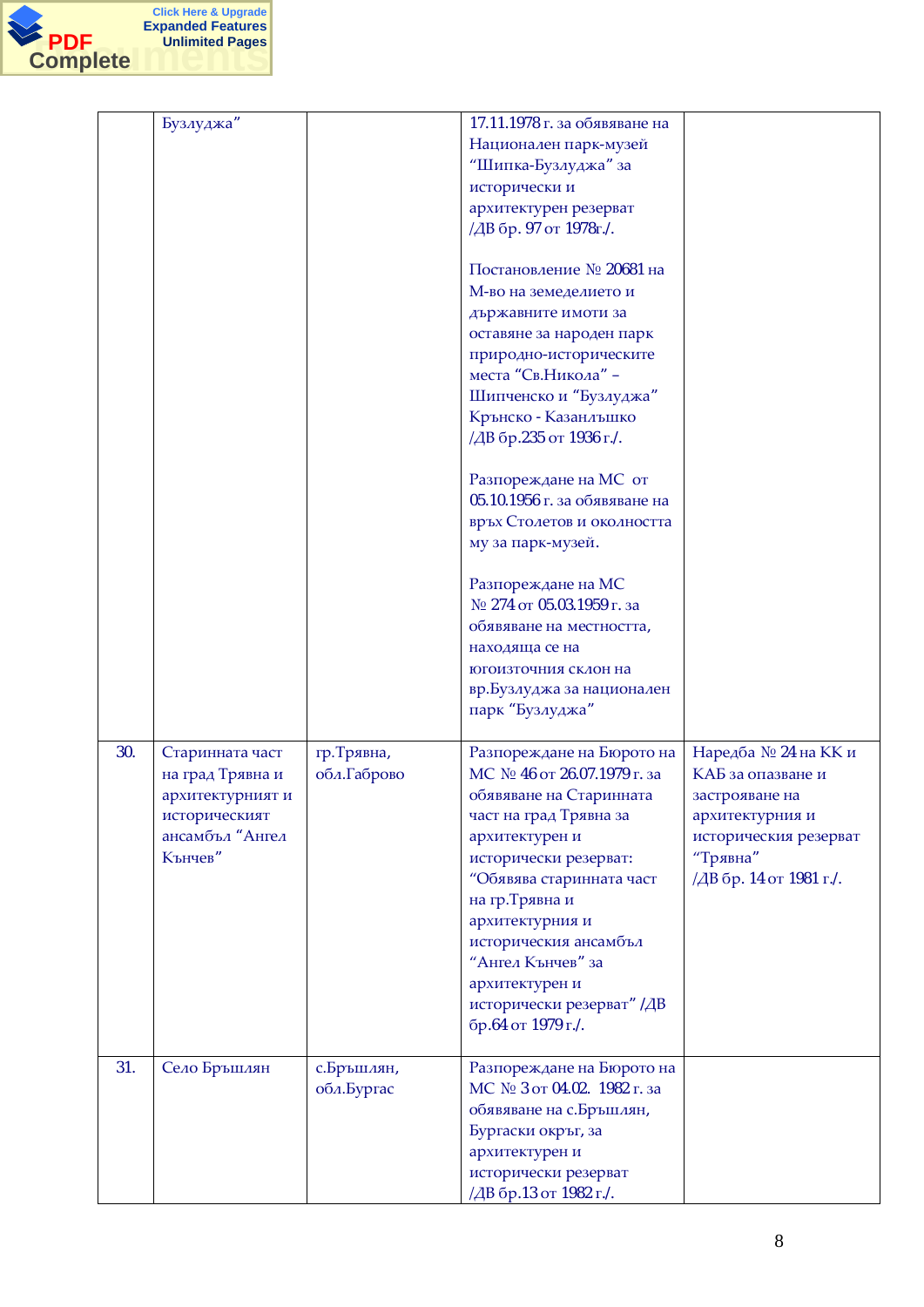

| 32. | Старата част на<br>село Стефаново                                                                                                         | с.Стефаново,<br>обл. Ловеч                       | Разпореждане на Бюрото на<br>МС № 40 от 27.10.1982 г. за<br>обявяване старата част на<br>с.Стефаново за<br>архитектурен резерват.                                                                                                                                                                                               |                                                                                                                                                                                                          |
|-----|-------------------------------------------------------------------------------------------------------------------------------------------|--------------------------------------------------|---------------------------------------------------------------------------------------------------------------------------------------------------------------------------------------------------------------------------------------------------------------------------------------------------------------------------------|----------------------------------------------------------------------------------------------------------------------------------------------------------------------------------------------------------|
| 33. | Античната<br>крепост "Августа"<br>в м.Калето                                                                                              | с. Хърлец,<br>обл.Враца                          | Разпореждане на Бюрото на<br>МС № 14 от 25.06.1984 г. за<br>обявяване на античната<br>крепост "Августа" в<br>местността Калето-<br>с. Хърлец, Врачански кръг,<br>за археологически резерват                                                                                                                                     |                                                                                                                                                                                                          |
| 34. | Античният<br><b>КОМПЛЕКС</b><br>"Абритус"                                                                                                 | гр. Разград<br>обл. Разград                      | Решение на Бюрото на МС<br>№ 193 от 03.12. 1984 г. за<br>обяване на античния<br>комплекс "Абритус",<br>Разградски окръг, за<br>археологически резерват.                                                                                                                                                                         |                                                                                                                                                                                                          |
| 35. | Старинната част<br>на село Свежен                                                                                                         | с.Свежен,<br>обл.Пловдив                         | Разпореждане на МС<br>N <sub>0</sub><br>55 от 26.11.1987 г. за<br>обявяване на старинната<br>част на село Свежен за<br>архитектурно-исторически<br>резерват<br>/ДВ бр.96 от 1987г./.                                                                                                                                            |                                                                                                                                                                                                          |
| 36. | Територията на<br>античния и<br>средновековния<br>град "Деултум-<br>Дебелт"                                                               | с.Дебелт,<br>обл.Бургас                          | Разпореждане на МС № 9<br>от 28.07.1988 г. за обявяване<br>на територията на<br>античния и средновековния<br>град "Деултум-Дебелт"<br>край с.Дебелт, Бургаска<br>област, за археологически<br>резерват<br>/ДВ бр.64 от 1988 г./.                                                                                                |                                                                                                                                                                                                          |
| 37. | Културно-<br>историческата<br>зона, обхващаща<br>местността<br>"Сборяново" и<br>територията<br>между селата<br>Малък Поровец и<br>Свещаре | с. Малък Поровец<br>и с.Свещаре,<br>обл. Разград | Разпореждане на МС<br>N <sub>0</sub><br>19 от 08.12.1988 г. за<br>обявяване на резервати:<br>"Обявява културно-<br>историческата зона,<br>обхващаща местността<br>"Сборяново" и територията<br>между селата Малък<br>Поровец и Свещаре,<br>Разградска област за<br>историко-археологически<br>резерват<br>/ДВ бр.96 от 1988г./. | Указания на МК и<br>МСАБ от 03.1990 г. за<br>опазване и охрана на<br>ПК и използване на<br>територията на ИАР<br>"Сборяново" и<br>охранителната му зона<br>/Писмо № РД-00-10 на<br>МК от 25.04.1990 г./. |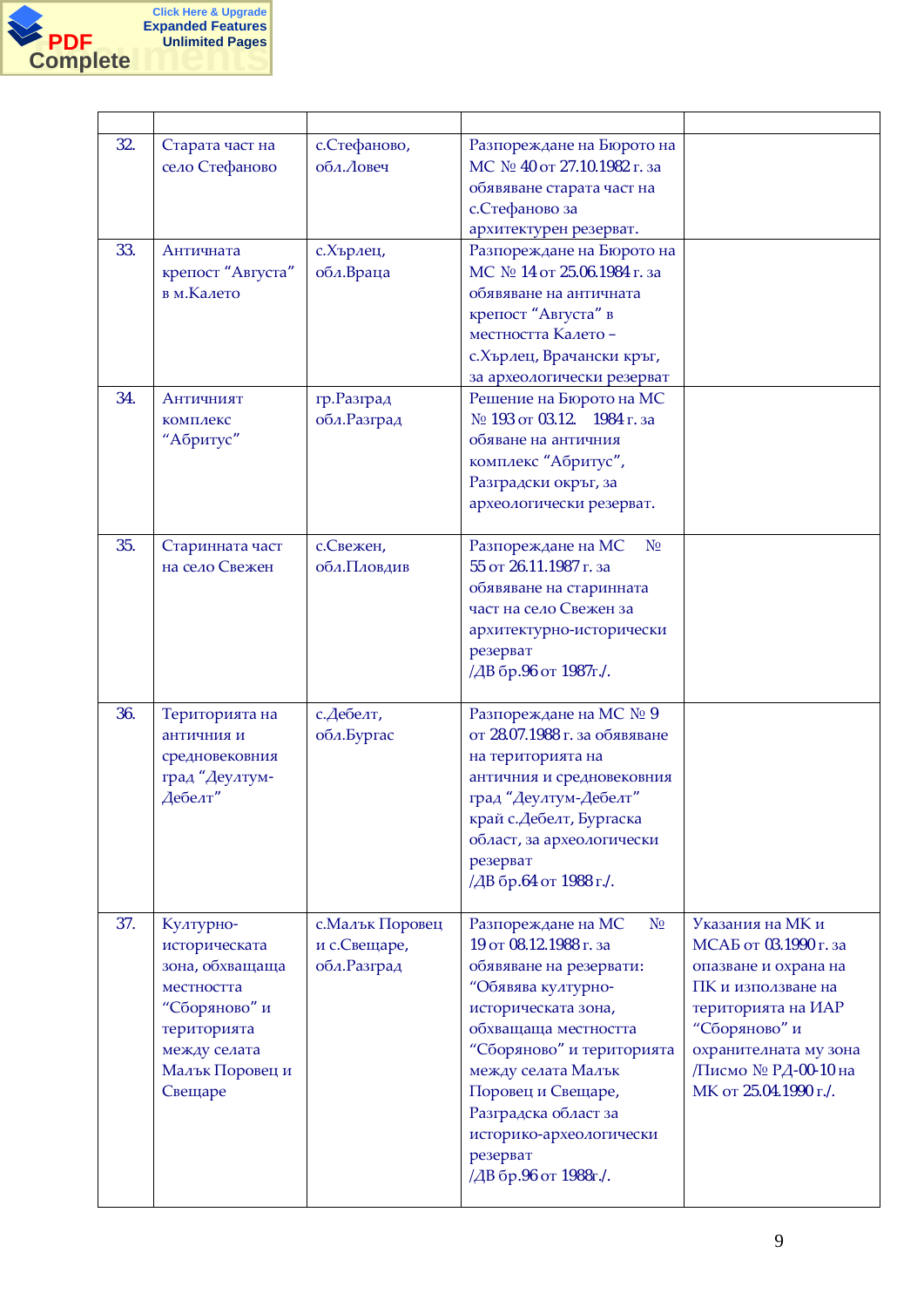

|     |                                                                                                             |                                                                                         | Тракийска гробница в с.<br>Свещари, с.Свещари е<br>вписана в Листата на<br>световното наследство на<br>Сесия на Комитета за<br>световно наследство - XII.<br>1985 г. /.                                                                                         |                                                                                                                                                    |
|-----|-------------------------------------------------------------------------------------------------------------|-----------------------------------------------------------------------------------------|-----------------------------------------------------------------------------------------------------------------------------------------------------------------------------------------------------------------------------------------------------------------|----------------------------------------------------------------------------------------------------------------------------------------------------|
| 38. | Територията на<br>Парка на<br>свободата<br>Борисовата<br>градина/,<br>вкл." Дендрариу-<br>ma''              | гр.София<br>обл.София-град                                                              | Разпореждане на МС<br>N <sub>0</sub><br>19 от 08.12.1988 г. за<br>обявяване на резервати:<br>"Обявява територии на<br>Парка на свободата,<br>вкл." Дендрариума" за<br>резерват на градинско-<br>парковото изкуство /ДВ<br>бр.96 от 1988 г./.                    |                                                                                                                                                    |
| 39. | Село Катунище                                                                                               | с. Катунище,<br>обл.Сливен                                                              | Разпореждане на МС<br>N <sub>0</sub><br>20 от 30.12.1988 г. за<br>обявяване на с. Катунище,<br>Бургаска област, за<br>архитектурен резерват.<br>/ДВ бр.4/1989 г./.                                                                                              | Наредба № 12 на КК и<br>МСА за запазване на<br>възрожденската<br>архитектура в<br>Котленската селищна<br>система<br>1982<br>/ДВ бр. 101 от<br>r.l. |
| 40. | Местността<br>"Яйлата"                                                                                      | гр. Каварна,<br>обл.Добрич                                                              | Разпореждане на МС № 1<br>от 07.02.1989 г. за обявяване<br>на местността "Яйлата",<br>Варненска област, за<br>археологически резерват<br>/ДВ бр. 14 от 1989г./.                                                                                                 |                                                                                                                                                    |
| 41. | Територията на<br>островите<br>"Св.Иван" и<br>"Св.Петър" и<br>принадлежащата<br>им акватория при<br>Созопол | Островите<br>"Св.Иван" и<br>"Св.Петър" – при<br>Созопол,<br>общ. Созопол,<br>обл.Бургас | Разпореждане на МС<br>N <sub>0</sub><br>36 от 21.11.2001 г. за<br>обявяване на територията<br>на островите "Св.Иван" и<br>"Св.Петър" и<br>принадлежащата им<br>акватория при Созопол,<br>област Бургас, за<br>археологически резерват<br>/ДВ бр.104 от 2001г./. |                                                                                                                                                    |
| 42. | Територията на<br>античния град<br>"Улпия-Ескус"                                                            | с.Гиген,<br>общ.Гулянци,<br>обл.Плевен                                                  | Разпореждане на МС<br>N <sub>2</sub><br>37 от 21.11.2001 г. за<br>обявяване на територията<br>на античния град "Улпия-<br>Ескус" при село Гиген,<br>област Плевен, за<br>археологически резерват                                                                |                                                                                                                                                    |